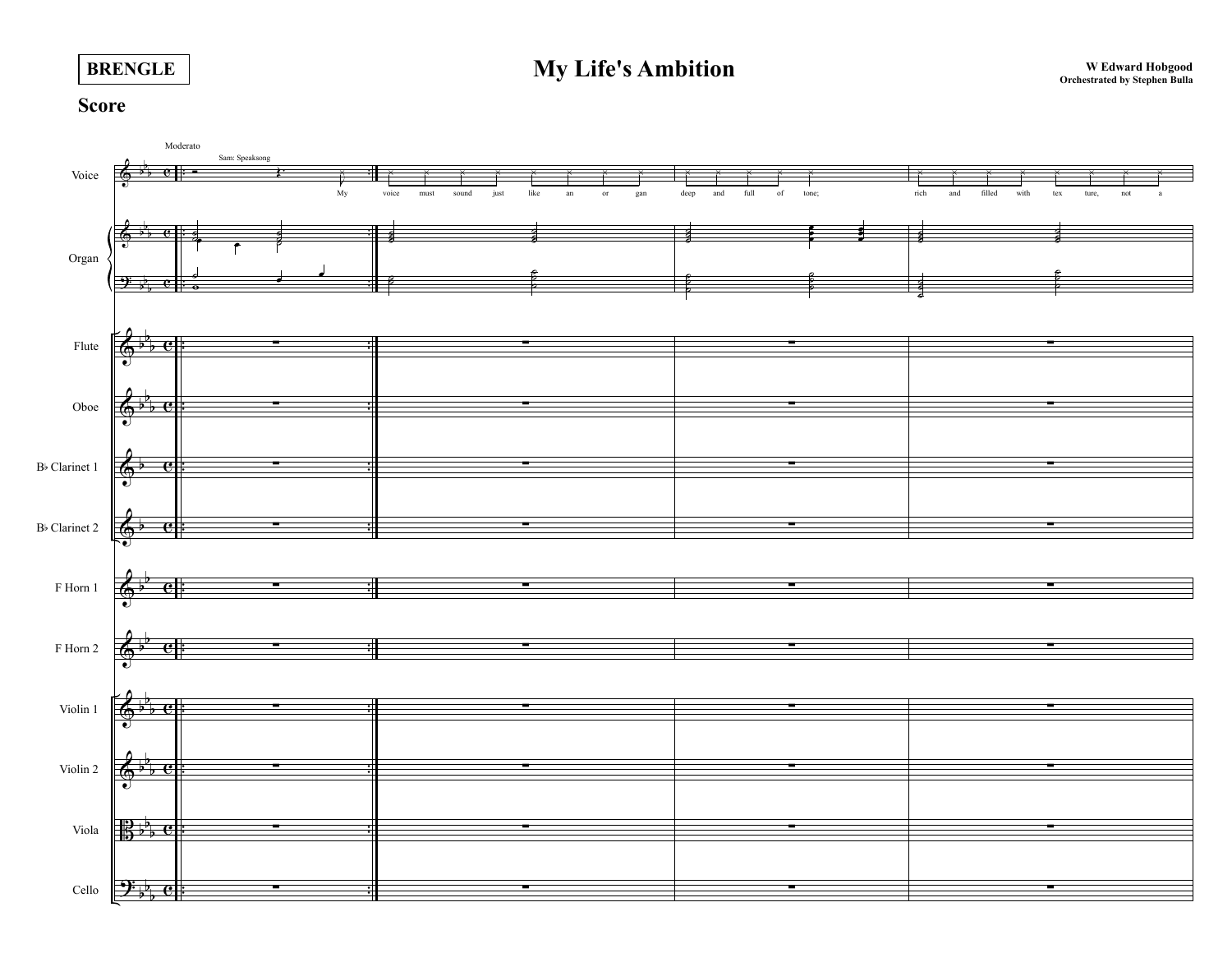

 $\overline{2}$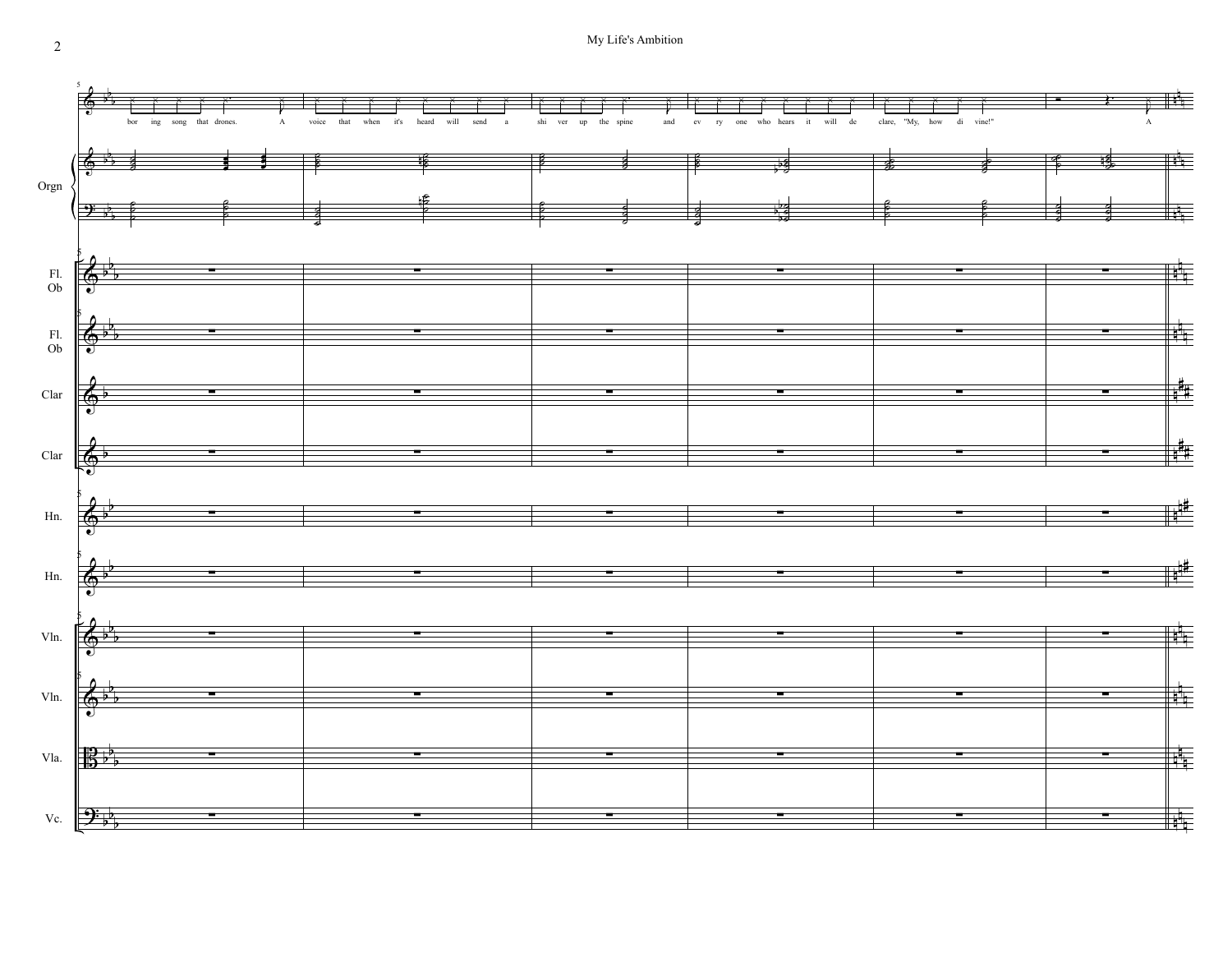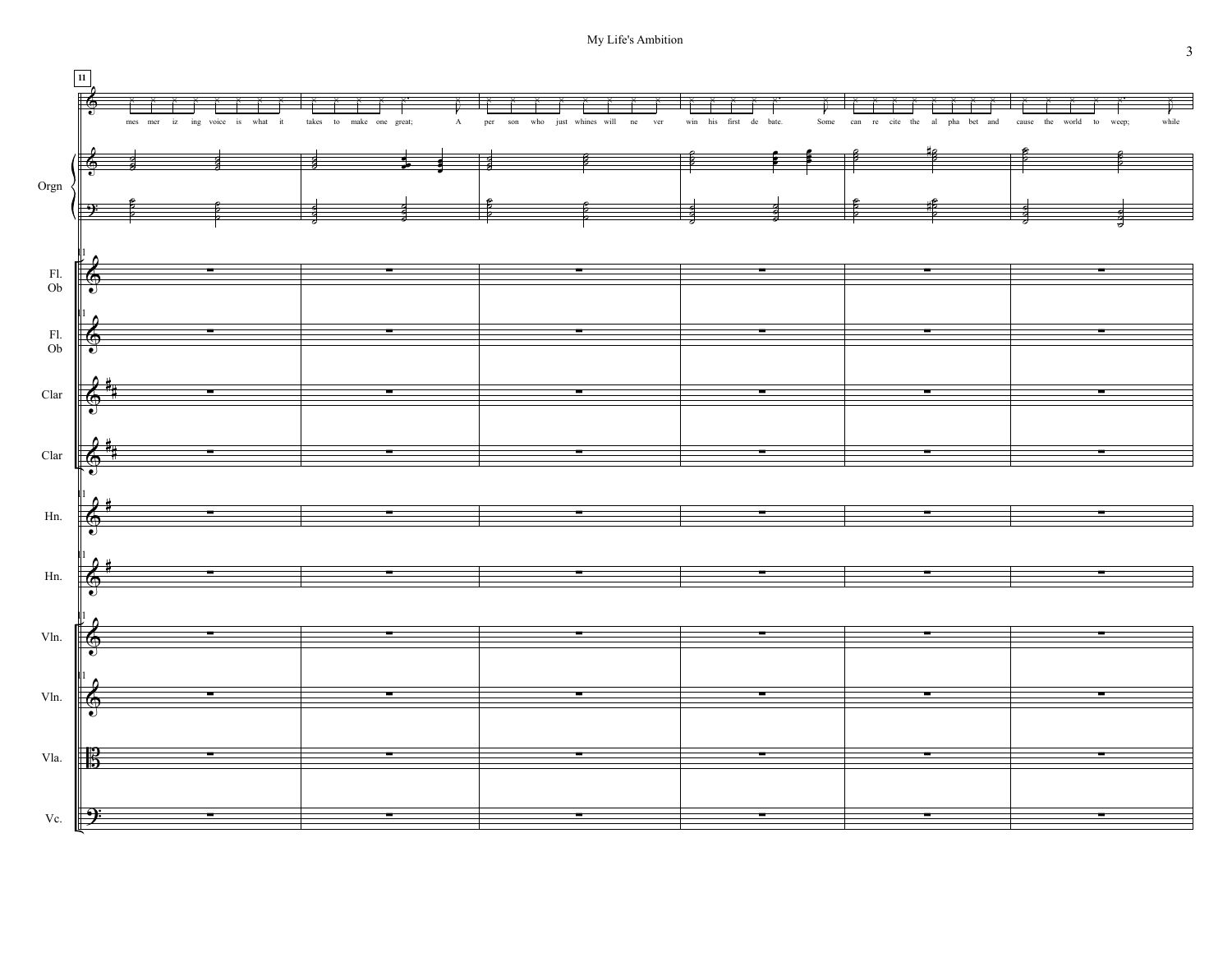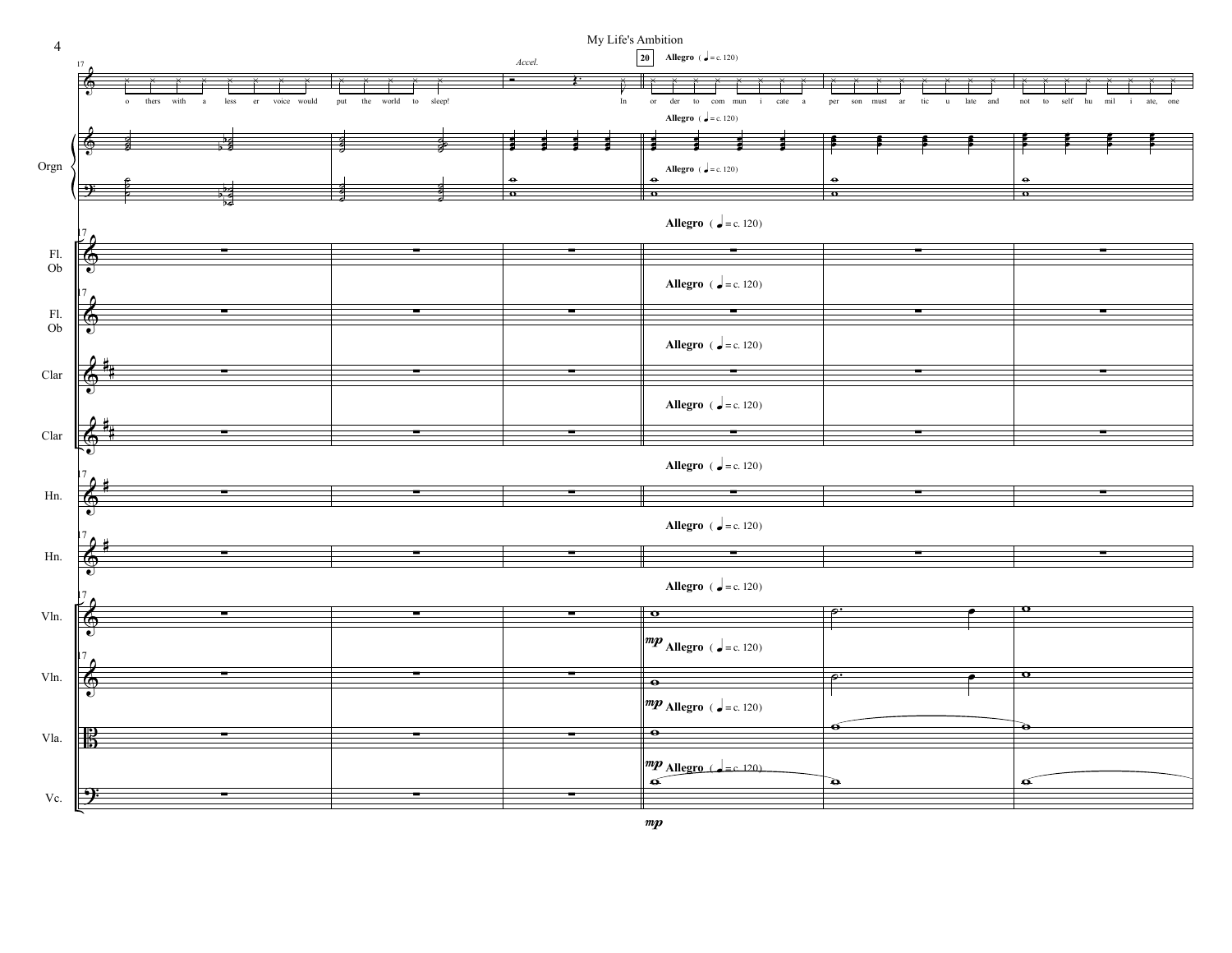

 $\overline{5}$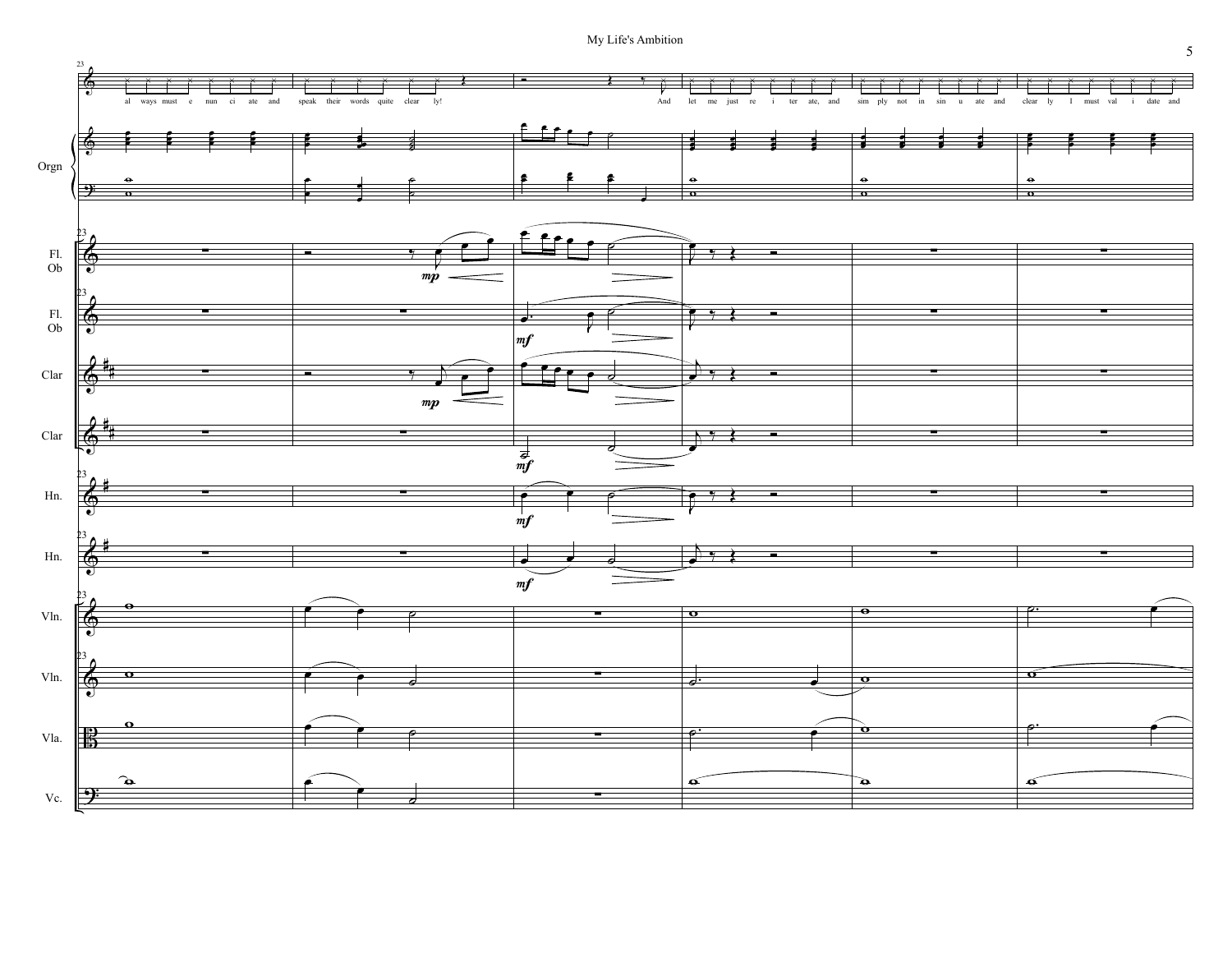

 $m f$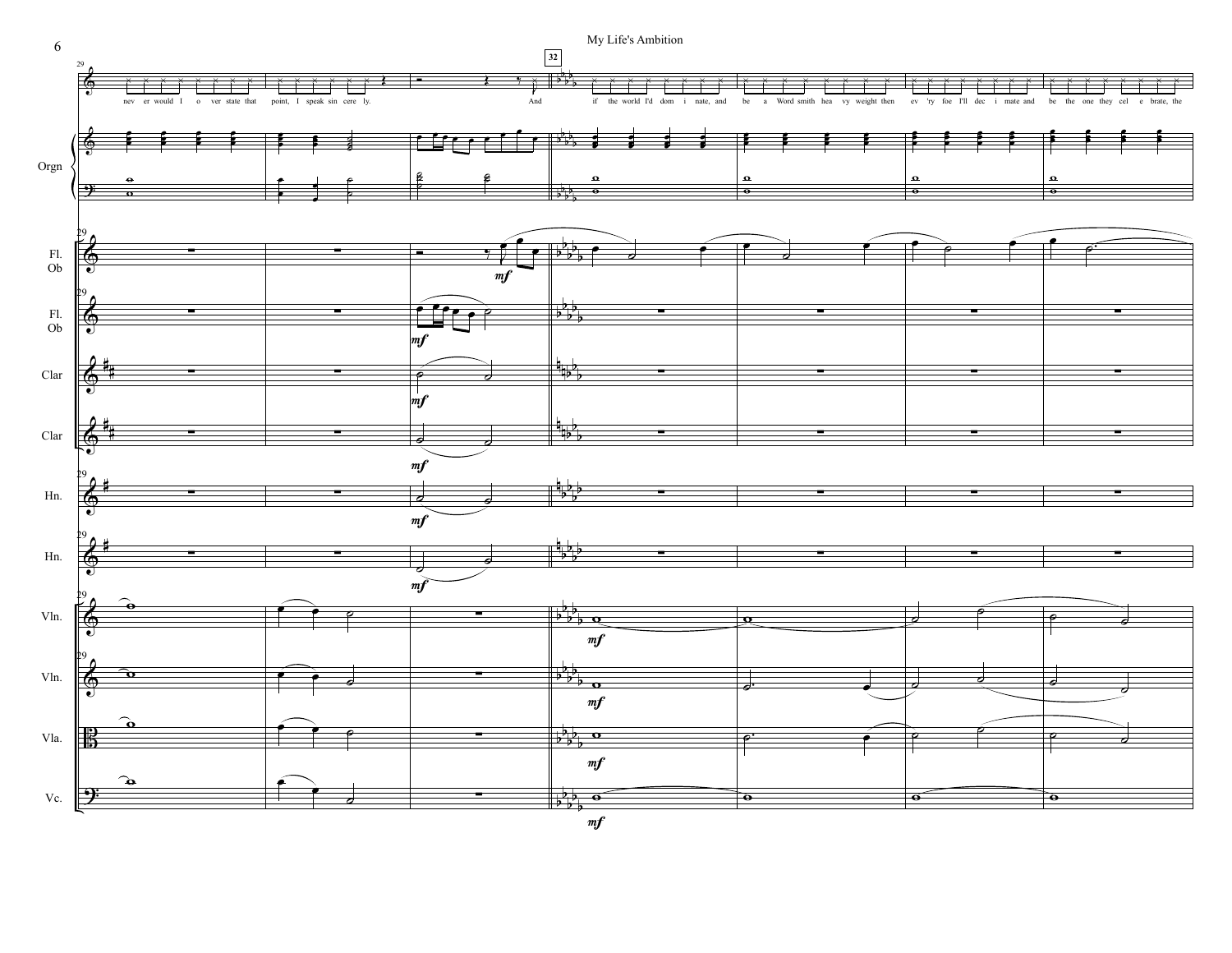

 $\overline{7}$